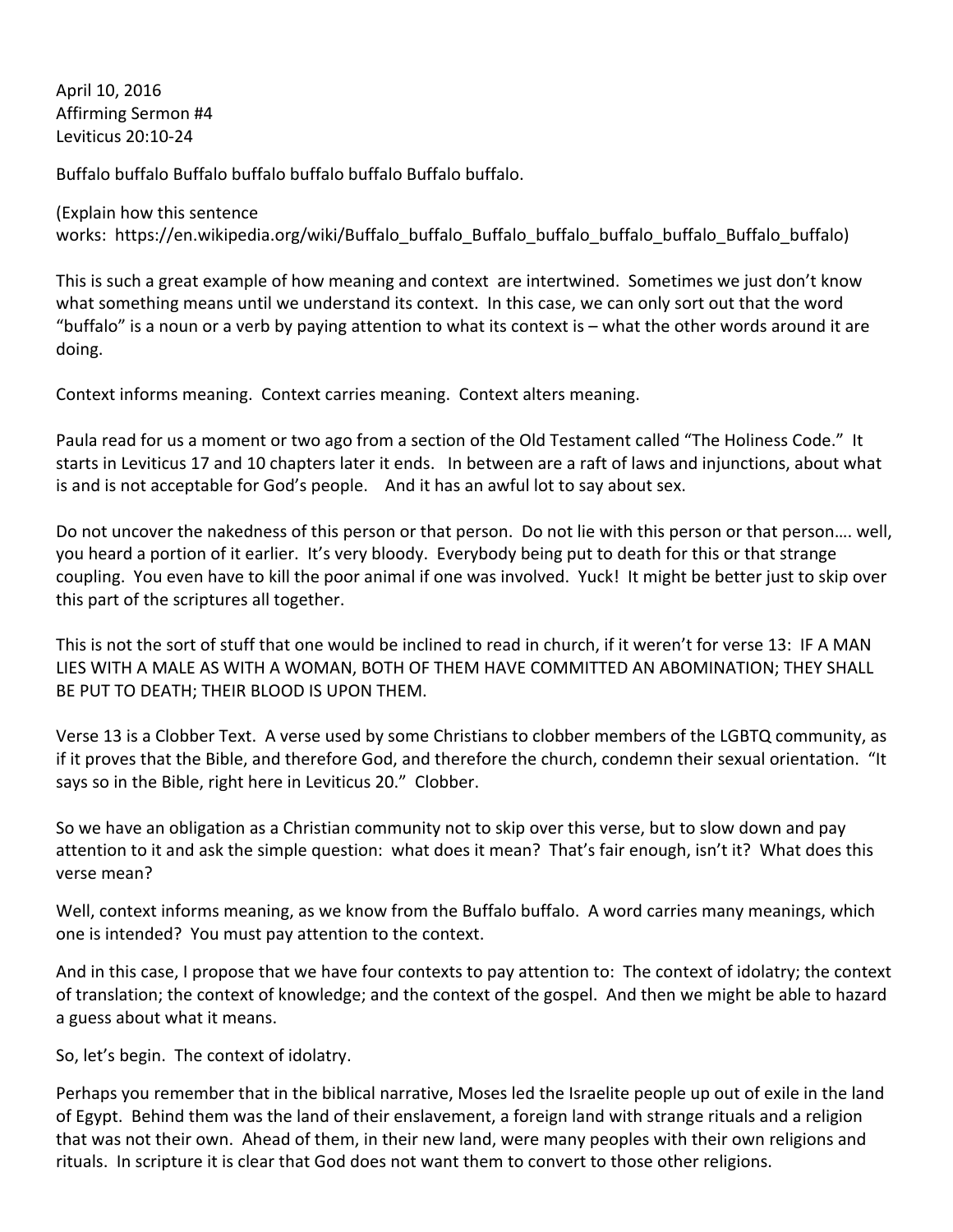In Leviticus 18, another part of the Holiness Code, we read this: THE LORD SPOKE TO MOSES, SAYING: 2 SPEAK TO THE PEOPLE OF ISRAEL AND SAY TO THEM: I AM THE LORD YOUR GOD.3YOU SHALL NOT DO AS THEY DO IN THE LAND OF EGYPT, WHERE YOU LIVED, AND YOU SHALL NOT DO AS THEY DO IN THE LAND OF CANAAN, TO WHICH I AM BRINGING YOU. YOU SHALL NOT FOLLOW THEIR STATUTES. 4MY ORDINANCES YOU SHALL OBSERVE AND MY STATUTES YOU SHALL KEEP, FOLLOWING THEM: I AM THE LORD YOUR GOD.

It's as if God is saying to them, "You walk among strangers with strange ways! You will be tempted to do what they do, so to protect you, I am going to give you this set of laws. Follow them, and you will be safe. Break these laws and you will not be safe, because I will not protect you." This is serious stuff.

But assimilation is a powerful force. Clearly some of the Israelites were integrating Egyptian or Canaanite traditions into their way of living. And some of these foreign behaviours had to do with idol worship. Especially the fun ones, involving sex.

Pastor Paul Turner, of Gentle Spirit Christian Church in Atlanta, GA, has this to say: In Leviticus ... it is written: "Do not lie with a man as one lies with a woman; that is detestable." (NIV) That in face does seem very clear. But look at the surrounding context, and something else comes to light in this verse. Leviticus 18:6-18 deals with having sexual relations with relatives. ...

Then, verse 21 changes directions and begins a sermon-like discourse on sexual relations that are associated with the worship of Molech. Molech, ... had temple prostitutes, and Molech's followers believed that having sex of any kind in the temple would please Molech and increase the fertility of themselves, their spouses, their livestock, and their fields. ... Verse 22 should more accurately read "Do not have sex with the male temple prostitutes," which would continue the admonition in idolatry. In fact, the entire Chapter is about idolatry. ... Why would a writing about sex be inserted here out of the blue in between two chapters on idolatry unless it also is meant to address idolatry? ... this verse must speak of idolatry and false worship in some manner. Therefore, it is not a blanket condemnation of homosexuality, but rather a condemnation of the sexual promiscuity of the many idol-worshipping sects in the land the Israelites were coming into.[1]

It would appear that in the context of idolatry, these verses could reasonably be understood to mean YOU SHALL HAVE NO OTHER GODS BEFORE ME... (Exodus 20:3)

Next: The context of translation.

Let's not forget that everything that we read in our Bibles today is a translation from the original Hebrew  $$ which itself may or may not have been accurately preserved in its original form through the roughly 2700 years since it was first written down.

Since I am not a Hebrew scholar, I want to share with you what the Ontario Consultants for Religious Tolerance have published about Leviticus 18:22: In transliterated Hebrew, the verse is written: "V'et zachar lo tishkav mishk'vey eeshah toeyvah hee."

The first part of this verse is literally translated as "And with a male you shall not lay lyings of a woman" ... theologians, Bible translations and biblical commentators ... do not agree on the full scope of the forbidden activities….

The verse is, unfortunately, incomplete. Its precise meaning is ambiguous. The phrase "lay lyings" has no obvious interpretation. Attempts have been made to make sense out of the original Hebrew by inserting a short phrase into the verse. For example: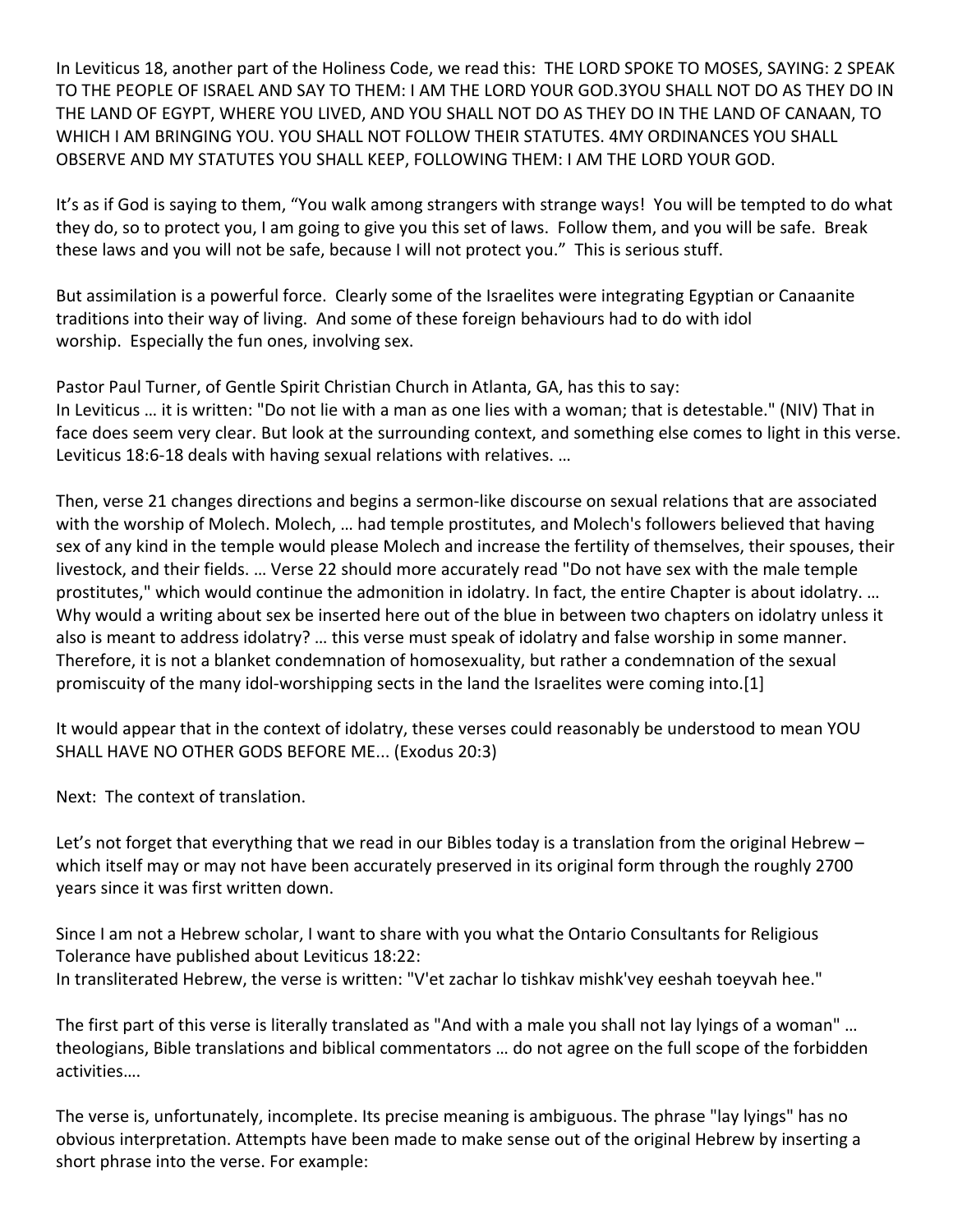The Net Bible® translation inserts two words to produce "And with a male you shall not lay [as the] lyings of a woman." A man must not have sexual intercourse with another man as he would normally have with a woman. i.e. anal intercourse between two men is not permitted. ...

An alternative translation would insert a different pair of words to produce: "And with a male you shall not lay [in the] lyings of a woman." That is, two men must not engage in sexual behavior on a woman's bed. Presumably, they must go elsewhere to have sex; a woman's bed was sacred and was to be reserved for opposite-gender sexual behavior.[2]

"And with a male you shall not lay lyings of a woman." In the context of a difficult translation, then, it is quite possible that the original meaning of this text has been lost.

Carrying on. Third: The context of knowledge.

I am going to say something pretty obvious, but I think it bears mentioning: We know things in our day that the ancient Egyptians didn't know in theirs. They lived in a world governed by spirits and gods; we live in a world governed by natural forces. Death was all around them, from a cut on the finger to a flood or a famine; we are protected by medicine and engineering.

Their only protection was God. And sometimes that protection failed. Why? Who knows. But it's a very natural inclination to find someone to blame  $-$  the one who doesn't act like the rest of us.

Biblical scholars point out that there is no scriptural description of committed same-sex relationships which endure through time. There is no concept of sexual orientation. There is no awareness of gender diversity or the spectrum of gender identities which we are only beginning to become comfortable with publicly.

Where scriptural texts condemn same-sex behaviours they are condemning acts, not orientation. Sexual acts devoid of love and tenderness, like temple prostitution, are equated with apostasy, or angering God, and thus with putting the whole community at risk of God's perceived punishment.[3] Maybe this verse means YOU SHALL NOT MAKE FOR YOURSELVES AN IDOL. (Exodus 20:4)

Finally, we come to the context of gospel.

Many, many people point out the hypocrisy of holding up any part of Leviticus as Law for us today. My favourite critique comes from Kent Ashcraft, who wrote the following in a letter to television personality, Dr. Laura Schlessinger:

Dear Dr. Laura:

Thank you for doing so much to educate people regarding God's Law....I do need some advice from you, however, regarding some other elements of God's Laws and how to follow them.

1. Leviticus 25:44 states that I may possess slaves, both male and female, provided they are from neighboring nations. A friend of mine claims that this applies to Mexicans, but not Canadians. Can you clarify? Why can't I own Canadians?

2. I would like to sell my daughter into slavery, as sanctioned in Exodus 21:7. In this day and age, what do you think would be a fair price for her?...

6. A friend of mine feels that even though eating shellfish is an abomination, Lev. 11:10, it is a lesser abomination than homosexuality. I don't agree. Can you settle this? Are there 'degrees' of abomination? 7. Lev. 21:20 states that I may not approach the altar of God if I have a defect in my sight. I have to admit that I wear reading glasses. Does my vision have to be 20/20, or is there some wiggle-room here?[4]